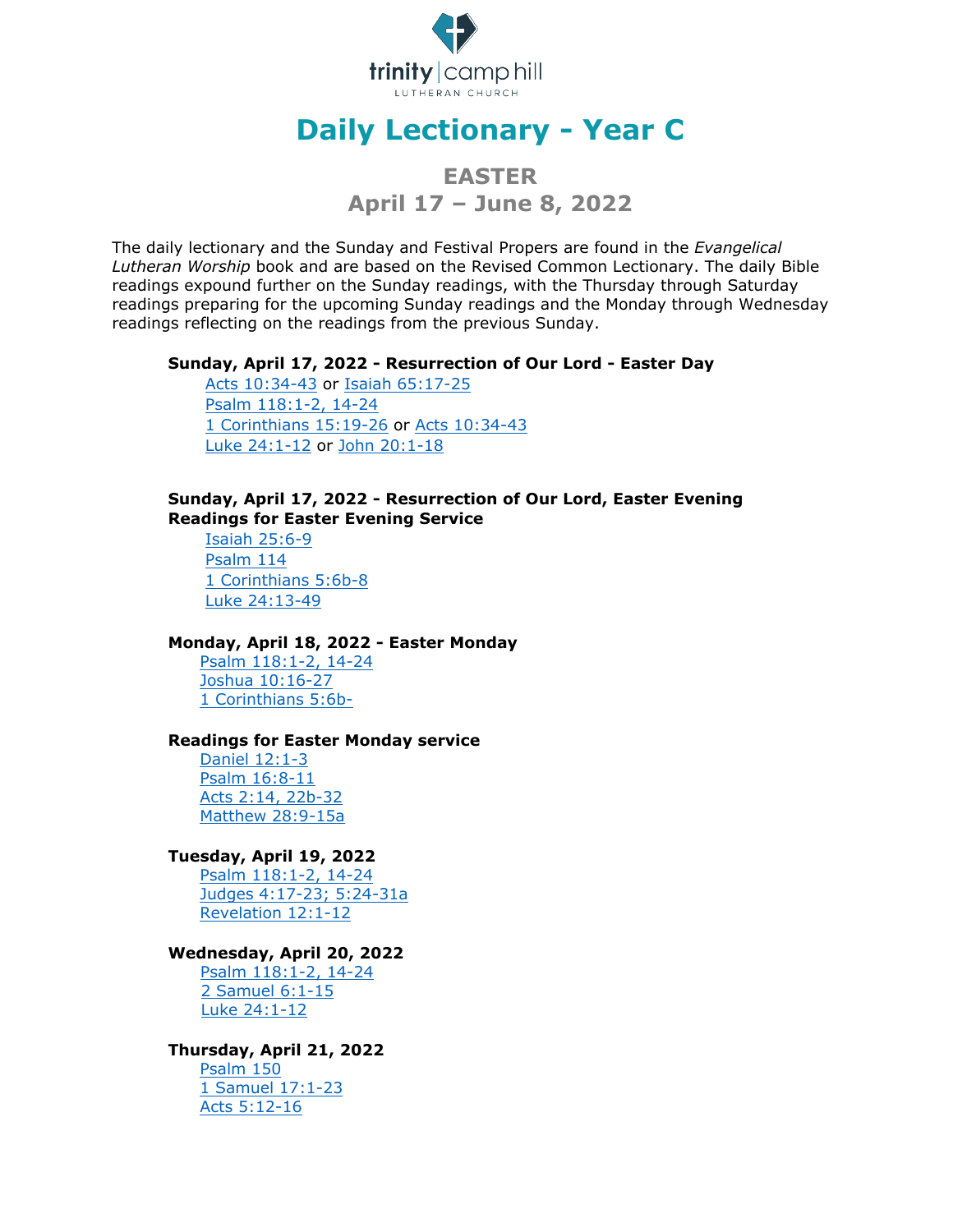# **Friday, April 22, 2022**

**[Psalm 150](http://bible.oremus.org/?ql=136809962)** [1 Samuel 17:19-32](http://bible.oremus.org/?ql=136810290) [Acts 5:17-26](http://bible.oremus.org/?ql=136810332)

# **Saturday, April 23, 2022**

[Psalm 150](http://bible.oremus.org/?ql=136809962) [1 Samuel 17:32-51](http://bible.oremus.org/?ql=136810384) [Luke 24:36-40](http://bible.oremus.org/?ql=136810423)

# **Sunday, April 24, 2022 - Easter 2**

[Acts 5:27-32](http://bible.oremus.org/?ql=136810463) [Psalm 118:14-29](http://bible.oremus.org/?ql=136810514) or [Psalm 150](http://bible.oremus.org/?ql=136809962) [Revelation 1:4-8](http://bible.oremus.org/?ql=136810553) [John 20:19-31](http://bible.oremus.org/?ql=136810587)

#### **Monday, April 25, 2022 - Mark, Evangelist**

[Psalm 122](http://bible.oremus.org/?ql=136810094) [Esther 7:1-10](http://bible.oremus.org/?ql=136810631) [Revelation 1:9-20](http://bible.oremus.org/?ql=136810665)

Readings for Mark, Evangelist [Isaiah 52:7-10](http://bible.oremus.org/?ql=102167657) [Psalm 57](http://bible.oremus.org/?ql=102167689) [2 Timothy 4:6-11, 18](http://bible.oremus.org/?ql=102167745) [Mark 1:1-15](http://bible.oremus.org/?ql=102167785)

#### **Tuesday, April 26, 2022**

[Psalm 122](http://bible.oremus.org/?ql=136810094) [Esther 8:1-17](http://bible.oremus.org/?ql=136810777) [Revelation 2:8-11](http://bible.oremus.org/?ql=136810810)

# **Wednesday, April 27, 2022**

[Psalm 122](http://bible.oremus.org/?ql=136810094) [Esther 9:1-5, 18-23](http://bible.oremus.org/?ql=136810844) [Luke 12:4-12](http://bible.oremus.org/?ql=136810886)

# **Thursday, April 28, 2022**

[Psalm 30](http://bible.oremus.org/?ql=136811672) [Isaiah 5:11-17](http://bible.oremus.org/?ql=136862687) [Revelation 3:14-22](http://bible.oremus.org/?ql=136862723)

#### **Friday, April 29, 2022**

**[Psalm 30](http://bible.oremus.org/?ql=136811672)**  [Isaiah 6:1-4](http://bible.oremus.org/?ql=136862812) [Revelation 4:1-11](http://bible.oremus.org/?ql=136862845)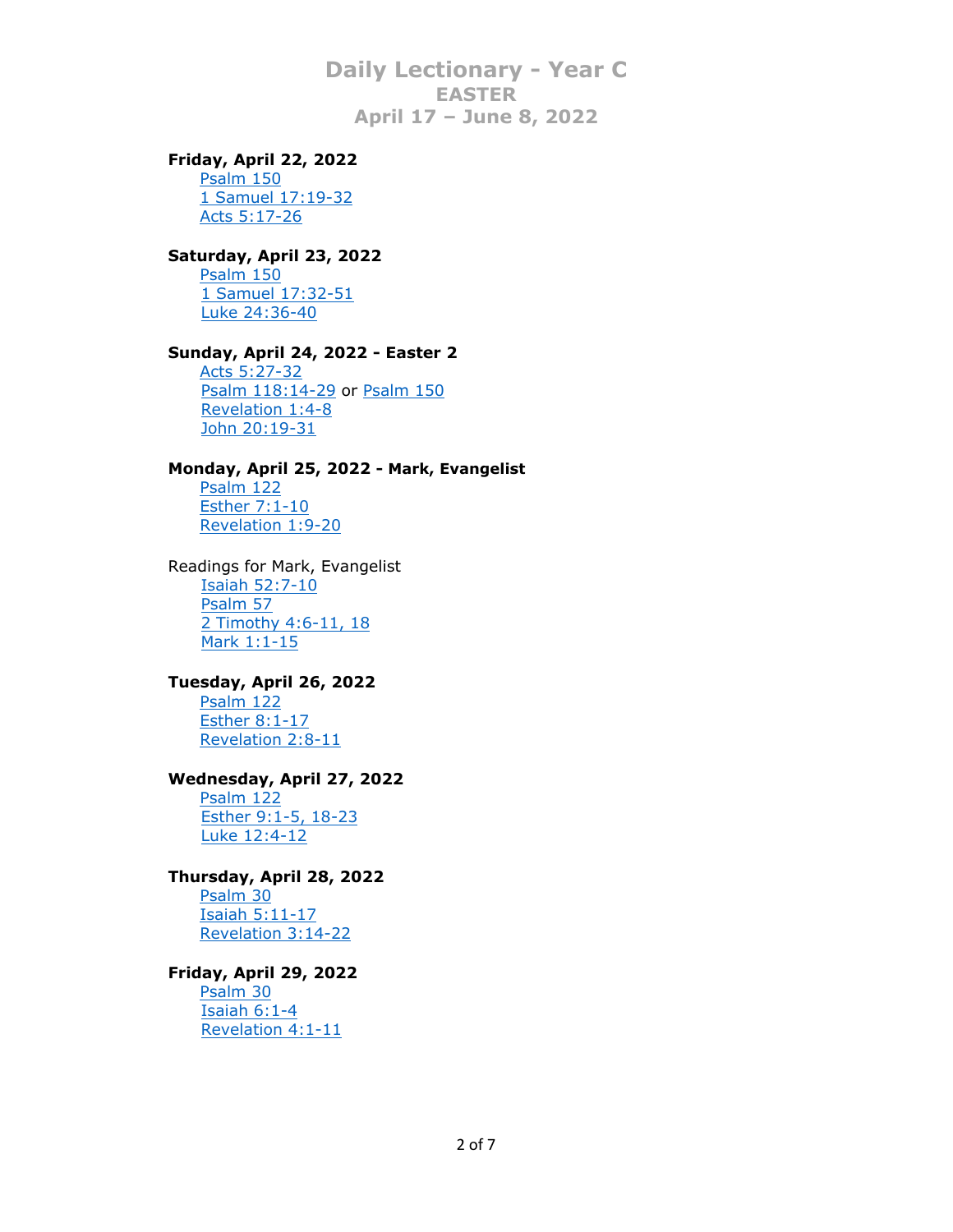#### **Saturday, April 30, 2022**

[Psalm 30](http://bible.oremus.org/?ql=136811672) [Genesis 18:1-8](http://bible.oremus.org/?ql=136862929) [Luke 14:12-14](http://bible.oremus.org/?ql=136862959)

# **Sunday, May 1, 2022 - Easter 3 - Philip and James, Apostles**

[Acts 9:1-6 \[7-20\]](http://bible.oremus.org/?ql=136811594) [Psalm 30](http://bible.oremus.org/?ql=136811672) [Revelation 5:11-14](http://bible.oremus.org/?ql=136811715) [John 21:1-19](http://bible.oremus.org/?ql=136811750)

Readings for Philip and James, Apostles [Isaiah 30:18-21](http://bible.oremus.org/?ql=102390725) [Psalm 44:1-3, 20-26](http://bible.oremus.org/?ql=102390754) [2 Corinthians 4:1-6](http://bible.oremus.org/?ql=102390783) [John 14:8-14](http://bible.oremus.org/?ql=102390814)

# **Monday, May 2, 2022**

[Psalm 121](http://bible.oremus.org/?ql=136862554) [Ezekiel 1:1-25](http://bible.oremus.org/?ql=136862999) [Acts 9:19b-31](http://bible.oremus.org/?ql=327286882)

#### **Tuesday, May 3, 2022**

[Psalm 1215](http://bible.oremus.org/?ql=136862554) [Ezekiel 1:26-2:1](http://bible.oremus.org/?ql=136863035) [Acts 26:1-18](http://bible.oremus.org/?ql=136863113)

#### **Wednesday, May 4, 2022**

[Psalm 121](http://bible.oremus.org/?ql=136862554) [Isaiah 6:1-8](http://bible.oremus.org/?ql=136863144) [Luke 5:1-11](http://bible.oremus.org/?ql=136863188)

# **Thursday, May 5, 2022**

[Psalm 23](http://bible.oremus.org/?ql=136811997) [Ezekiel 11:1-5](http://bible.oremus.org/?ql=138583868) [Revelation 5:1-10](http://bible.oremus.org/?ql=138583945)

# **Friday, May 6, 2022**

[Psalm 23](http://bible.oremus.org/?ql=136811997) [Ezekiel 20:39-44](http://bible.oremus.org/?ql=138583975) [Revelation 6:1-7:4](http://bible.oremus.org/?ql=138584020)

# **Saturday, May 7, 2022**

**[Psalm 23](http://bible.oremus.org/?ql=136811997)**  [Ezekiel 28:25-26](http://bible.oremus.org/?ql=138584051) [Luke 12:29-32](http://bible.oremus.org/?ql=138584078)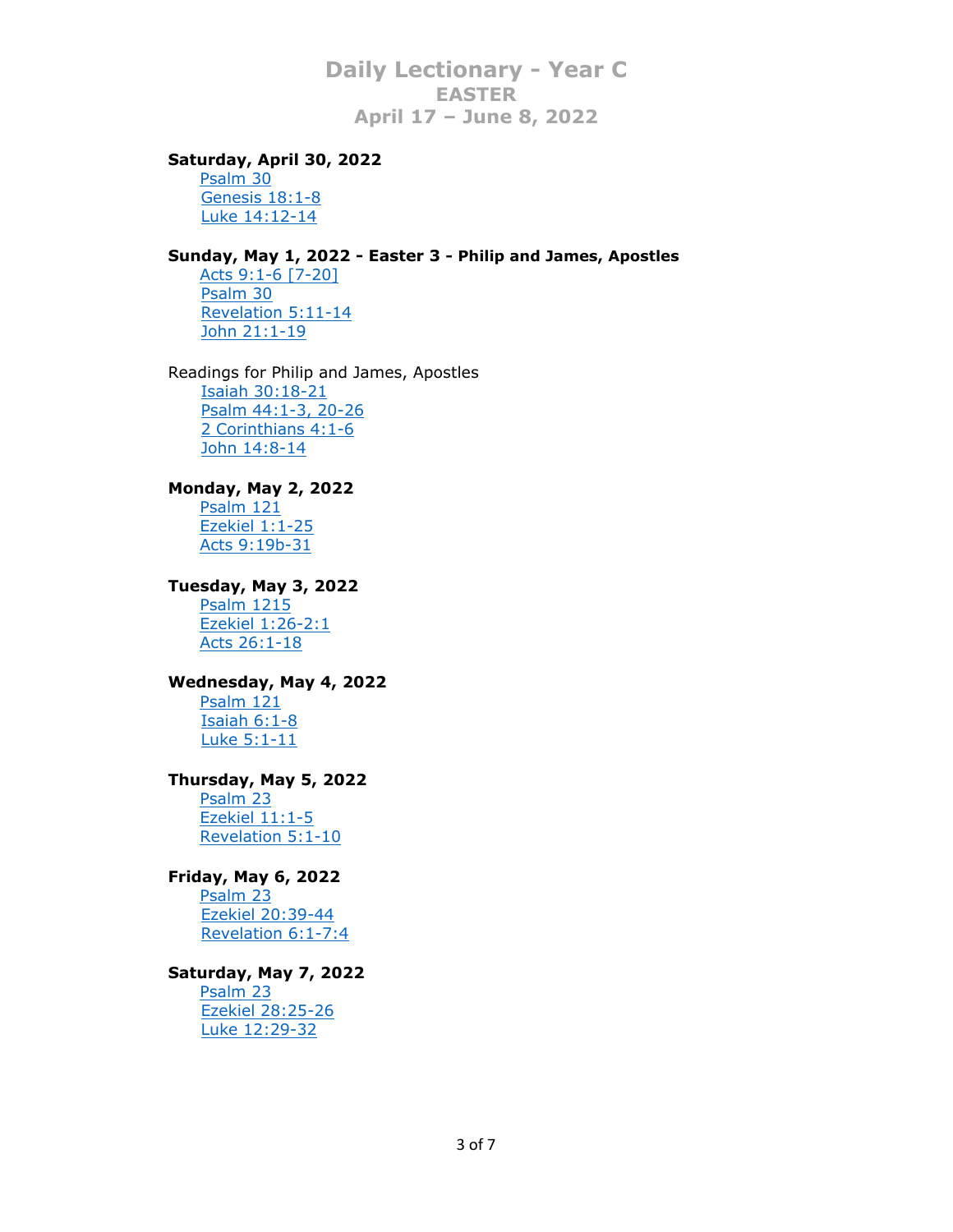# **Sunday, May 8, 2022 - Easter 4**

[Acts 9:36-43](http://bible.oremus.org/?ql=136811961) [Psalm 23](http://bible.oremus.org/?ql=136811997) [Revelation 7:9-17](http://bible.oremus.org/?ql=136812047) [John 10:22-30](http://bible.oremus.org/?ql=136812230)

#### **Monday, May 9, 2022**

[Psalm 100](http://bible.oremus.org/?ql=138584117) [Ezekiel 17:15-28](http://bible.oremus.org/?ql=138584175) [Revelation 15:1-4](http://bible.oremus.org/?ql=138584216)

#### **Tuesday, May 10, 2022**

[Psalm 100](http://bible.oremus.org/?ql=138584117) [Ezekiel 45:1-9](http://bible.oremus.org/?ql=138584250) [Acts 9:32-35](http://bible.oremus.org/?ql=138584284)

# **Wednesday, May 11, 2022**

[Psalm 100](http://bible.oremus.org/?ql=138584117) [Jeremiah 50:17-20](http://bible.oremus.org/?ql=138584322) [John 10:31-42](http://bible.oremus.org/?ql=138584358)

#### **Thursday, May 12, 2022**

[Psalm 148](http://bible.oremus.org/?ql=136812634) [Ezekiel 2:8-3:11](http://bible.oremus.org/?ql=139107354) [Revelation 10:1-11](http://bible.oremus.org/?ql=139107462)

# **Friday, May 13, 2022**

**[Psalm 148](http://bible.oremus.org/?ql=136812634)**  [Daniel 7:13-14](http://bible.oremus.org/?ql=139107525) [Revelation 11:15](http://bible.oremus.org/?ql=139107584)

#### **Saturday, May 14, 2022 - Matthias, Apostle**

[Psalm 148](http://bible.oremus.org/?ql=136812634) [Daniel 7:27](http://bible.oremus.org/?ql=139107659) [Revelation 11:16-19](http://bible.oremus.org/?ql=139107717)

Readings for Matthias, Apostle [Isaiah 66:1-2](http://bible.oremus.org/?ql=102406224) [Psalm 56](http://bible.oremus.org/?ql=102406282) [Acts 1:15-26](http://bible.oremus.org/?ql=102406334) [Luke 6:12-16](http://bible.oremus.org/?ql=102406368)

#### **Sunday, May 15, 2022 - Easter 5**

[Acts 11:1-18](http://bible.oremus.org/?ql=136812608) [Psalm 148](http://bible.oremus.org/?ql=136812634) [Revelation 21:1-6](http://bible.oremus.org/?ql=136812662) [John 13:31-35](http://bible.oremus.org/?ql=136812697)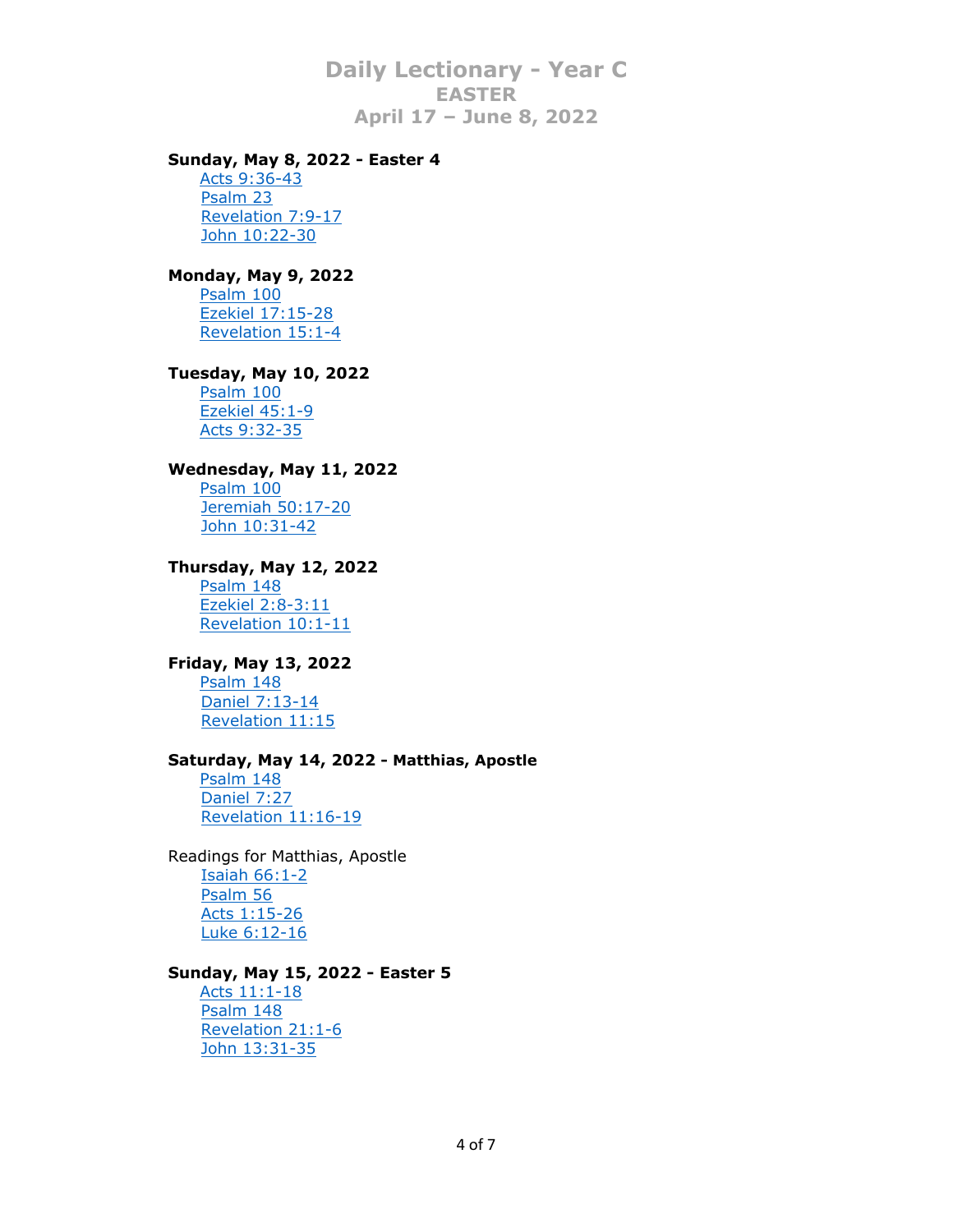# **Monday, May 16, 2022**

[Psalm 133](http://bible.oremus.org/?ql=139106947) [1 Samuel 20:1-23, 35-42](http://bible.oremus.org/?ql=139107797) [Acts 11:19-26](http://bible.oremus.org/?ql=139107850)

# **Tuesday, May 17, 2022**

[Psalm 133](http://bible.oremus.org/?ql=139106947) [1 Samuel 1:4-27](http://bible.oremus.org/?ql=139107907) [Acts 11:27-30](http://bible.oremus.org/?ql=139107979)

# **Wednesday, May 18, 2022**

[Psalm 133](http://bible.oremus.org/?ql=139106947) [Leviticus 19:9-18](http://bible.oremus.org/?ql=139108036) [Luke 10:25-28](http://bible.oremus.org/?ql=139108085)

#### **Thursday, May 19, 2022**

[Psalm 67](http://bible.oremus.org/?ql=136824164) [Proverbs 2:1-5](http://bible.oremus.org/?ql=139108860) [Acts 15:36-41](http://bible.oremus.org/?ql=139108912)

# **Friday, May 20, 2022**

[Psalm 67](http://bible.oremus.org/?ql=136824164) [Proverbs 2:6-8](http://bible.oremus.org/?ql=139108975) [Acts 16:1-8](http://bible.oremus.org/?ql=139109023)

# **Saturday, May 21, 2022**

[Psalm 67](http://bible.oremus.org/?ql=136824164) [Proverbs 2:9-15](http://bible.oremus.org/?ql=139109084) [Luke 19:1-10](http://bible.oremus.org/?ql=139109241)

# **Sunday, May 22, 2022 - Easter 6**

[Acts 16:9-15](http://bible.oremus.org/?ql=136824135) [Psalm 67](http://bible.oremus.org/?ql=136824164) [Revelation 21:10, 22-22:5](http://bible.oremus.org/?ql=136824197) [John 14:23-29](http://bible.oremus.org/?ql=136824235) or [John 5:1-9](http://bible.oremus.org/?ql=136824262)

# **Monday, May 23, 2022**

[Psalm 93](http://bible.oremus.org/?ql=139108477) [1 Chronicles 12:16-22](http://bible.oremus.org/?ql=139109304) [Revelation 2:5-14](http://bible.oremus.org/?ql=139109357)

# **Tuesday, May 24, 2022**

[Psalm 93](http://bible.oremus.org/?ql=139108477) [2 Chronicles 15:1-15](http://bible.oremus.org/?ql=139109409) [Revelation 21:15-22](http://bible.oremus.org/?ql=139109464)

#### **Wednesday, May 25, 2022**

[Psalm 93](http://bible.oremus.org/?ql=139108477) [2 Chronicles 34:20-33](http://bible.oremus.org/?ql=139109519) [Luke 2:25-38](http://bible.oremus.org/?ql=139109575)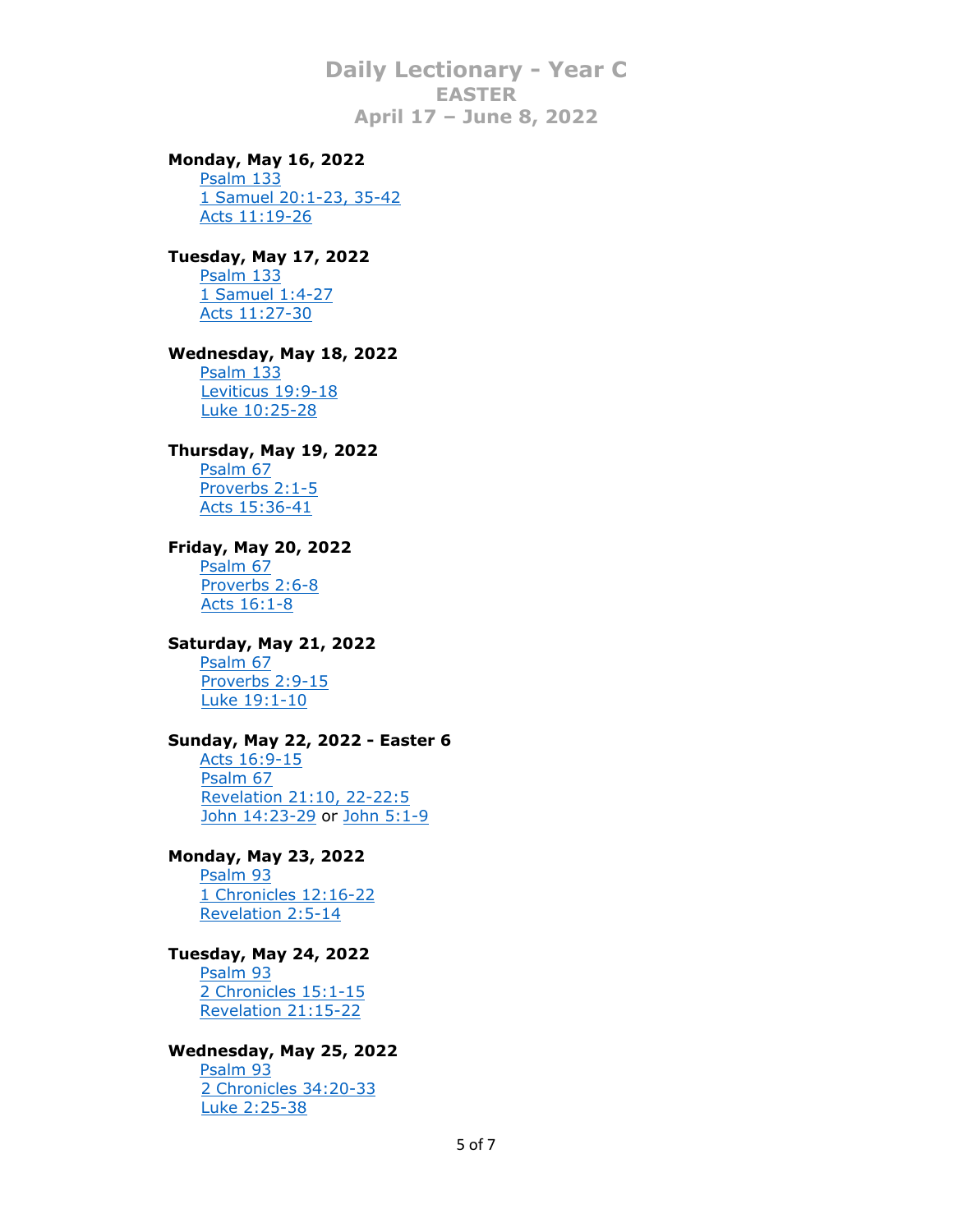# **Thursday, May 26, 2022 - Ascension of Our Lord**

[Acts 1:1-11](http://bible.oremus.org/?ql=102408501) [Psalm 47](http://bible.oremus.org/?ql=102408553) or [Psalm 93](http://bible.oremus.org/?ql=102408583) [Ephesians 1:15-23](http://bible.oremus.org/?ql=102408621) [Luke 24:44-53](http://bible.oremus.org/?ql=102408653)

# **Friday, May 27, 2022**

[Psalm 97](http://bible.oremus.org/?ql=136824565) [Exodus 33:12-17](http://bible.oremus.org/?ql=139110414) [Revelation 22:6-9](http://bible.oremus.org/?ql=139110463)

# **Saturday, May 28, 2022**

[Psalm 97](http://bible.oremus.org/?ql=136824565) [Exodus 33:18-23](http://bible.oremus.org/?ql=139110516) [John 1:14-18](http://bible.oremus.org/?ql=139110566)

# **Sunday, May 29, 2022 - Easter 7**

[Acts 16:16-34](http://bible.oremus.org/?ql=136824532) [Psalm 97](http://bible.oremus.org/?ql=136824565) [Revelation 22:12-14, 16-17, 20-21](http://bible.oremus.org/?ql=136824598) [John 17:20-26](http://bible.oremus.org/?ql=136824647)

# **Monday, May 30, 2022**

[Psalm 29](http://bible.oremus.org/?ql=139110048) [Exodus 40:16-38](http://bible.oremus.org/?ql=139110623) [Acts 16:35-40](http://bible.oremus.org/?ql=139110688)

# **Tuesday, May 31, 2022 - Visit of Mary to Elizabeth**

[Psalm 29](http://bible.oremus.org/?ql=139110048) [2 Chronicles 5:2-14](http://bible.oremus.org/?ql=139110736) [Acts 26:19-29](http://bible.oremus.org/?ql=502715324) Readings for Visit of Mary to Elizabeth [1 Samuel 2:1-10](http://bible.oremus.org/?ql=102406421) [Psalm 113](http://bible.oremus.org/?ql=102406451) [Romans 12:9-16b](http://bible.oremus.org/?ql=102406483) [Luke 1:39-57](http://bible.oremus.org/?ql=102406523)

# **Wednesday, June 1, 2022**

[Psalm 29](http://bible.oremus.org/?ql=139110048) [Ezekiel 3:12-21](http://bible.oremus.org/?ql=139110866) [Luke 9:18-27](http://bible.oremus.org/?ql=139110922)

# **Thursday, June 2, 2022**

[Psalm 104:24-34, 35b](http://bible.oremus.org/?ql=136823595) [Isaiah 32:11-17](http://bible.oremus.org/?ql=139799489) [Galatians 5:16-25](http://bible.oremus.org/?ql=139799521)